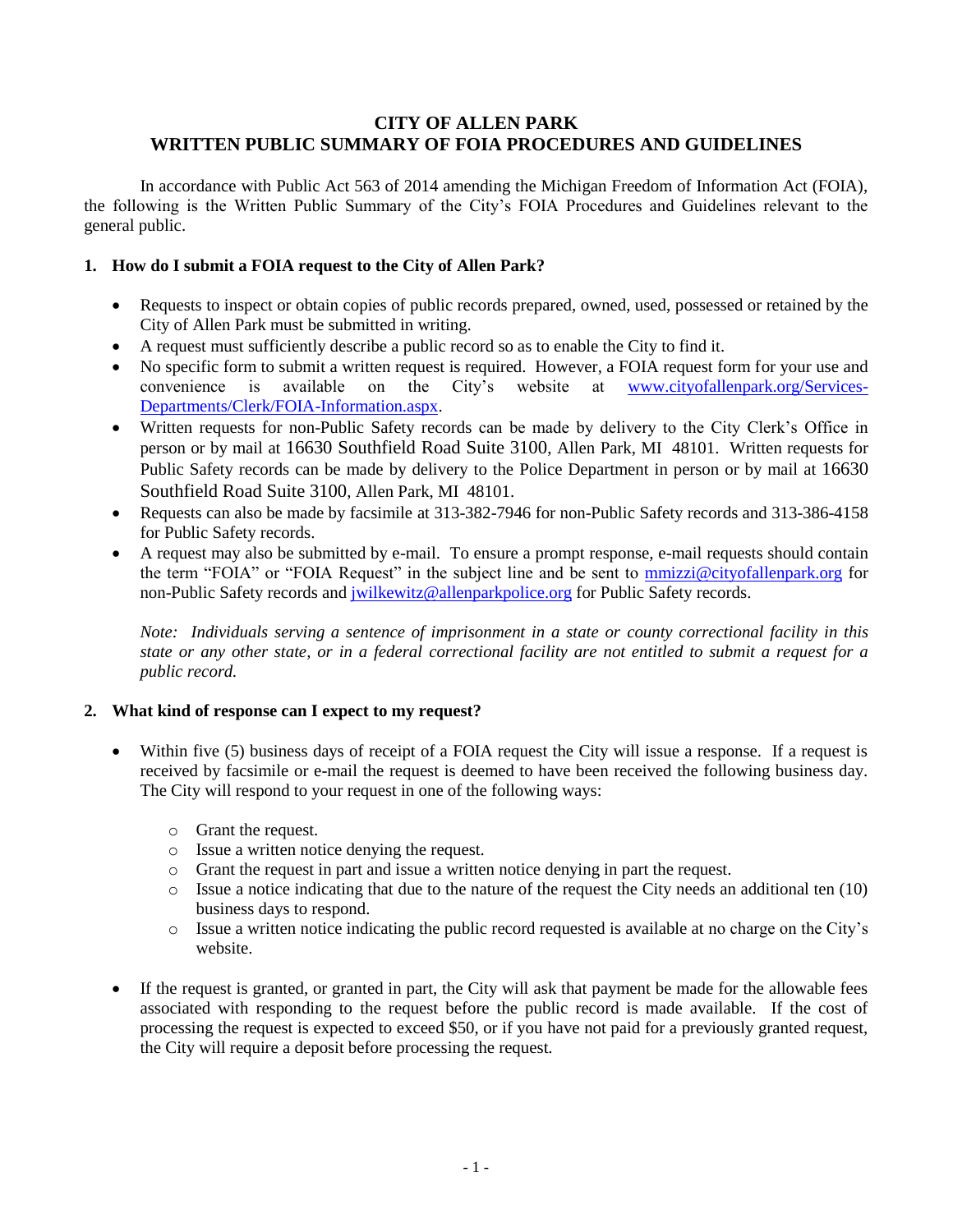### **3. What are the City's fee deposit requirements?**

- If the City has made a good faith calculation that the total fee for processing the request exceeds \$50.00, the City will require that you provide a deposit in the amount of 50% of the total estimated fee. When the City requests the deposit it will provide you a non-binding best efforts estimate of how long it will take to process the request following receipt by the City of your deposit.
- If the City receives a request from a person who has not paid the City for copies of public records made in fulfillment of a previously granted written request, the City will require a deposit of 100% of the estimated processing fee before it begins to search for the public record of any subsequent written request when all of the following conditions exist:
	- o the final fee for the prior written request is not more than 105% of the estimated fee;
	- o the public records made available contained the information sought in the prior written request and remain in the City's possession;
	- o the public records were made available to the individual, subject to payment, within the timeframe estimated by the City to provide the records;
	- o 90 days have passed since the City notified the individual in writing that the public records were available for pickup or mailing.
	- o the individual is unable to show proof of prior payment to the City; and
	- o the City has calculated an estimated detailed itemization that is the basis for the current written request's increased fee deposit.
- The City will not require the 100% estimated fee deposit if any of the following apply:
	- o the person making the request is able to show proof of prior payment in full to the City;
	- o the City is subsequently paid in full for all applicable prior written requests; or
	- o 365 days have passed since the person made the request for which full payment was not remitted to the City.

## **4. How does the City calculate FOIA processing fees?**

- The Michigan FOIA statute permits the City to assess and collect a fee for six designated processing components. The City may charge for the following costs associated with processing a request:
	- o Labor costs associated with searching for, locating and examining a requested public record.
	- o Labor costs associated with a review of a record to separate and delete information exempt from disclosure of information which is disclosed.
	- o The cost of computer discs, computer tapes or other digital or similar media when the requester asks for records in non-paper physical media.
	- o The cost of duplication or publication, not including labor, of paper copies of public records.
	- o Labor costs associated with duplication or publication, which includes making paper copies, making digital copies, or transferring digital public records to non-paper physical media or through the Internet.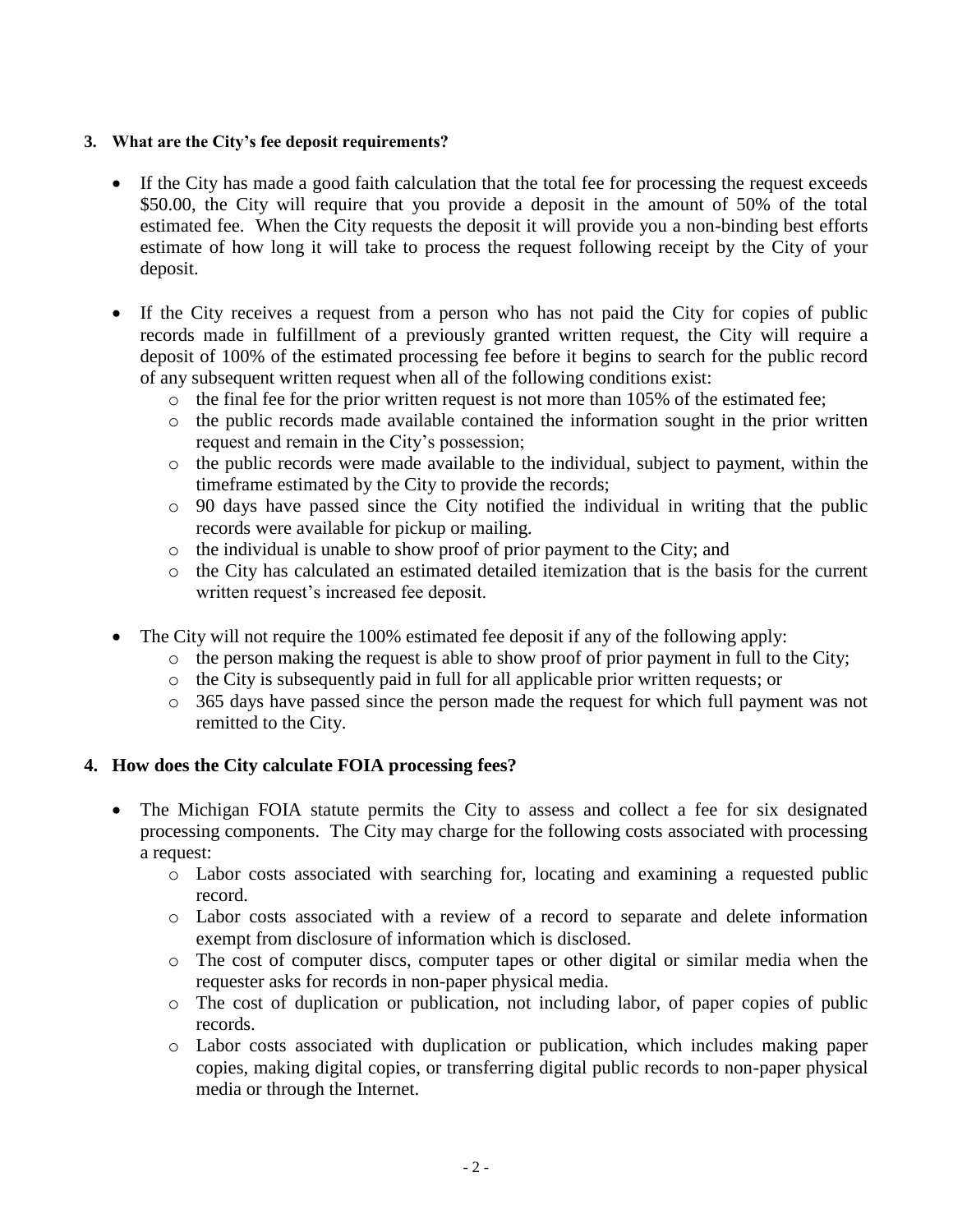- o The cost to mail or send a public record to a requestor.
- Labor Costs
	- $\circ$  All labor costs will estimated and charged in 15 minutes increments with all partial time increments rounded down.
	- o Labor costs will be charged at the hourly wage of the lowest-paid City employee capable of doing the work in the specific fee category, regardless of who actually performs the work.
	- o Labor costs will also include a charge to cover or partially cover the cost of fringe benefits.
	- o If a person capable of separating and deleting exempt information from non-exempt information is not employed, the fees will be calculated in accordance with the Michigan Freedom of Information Act.
- Non-paper Physical Media
	- o The cost for records provided on non-paper physical media, such as computer discs, computer tapes or other digital or similar media will be at the actual and most reasonably economical cost for the non-paper media.
	- o This cost will only be assessed if the City has the technological capability necessary to provide the public record in the requested non-paper physical media format.
- Paper Copies
	- $\circ$  Paper copies of public records made on standard letter (8  $\frac{1}{2}$  x 11) or legal (8  $\frac{1}{2}$  x 14) sized paper will not exceed \$.10 per sheet of paper. Copies for non-standard sized sheets will reflect the actual cost of reproduction.
	- o The City may provide records using double-sided printing, if cost-saving and available.
- Mailing Costs
	- o The cost to mail public records will use a reasonably economical and justified means.
	- o The City may charge for the least expensive form of postal delivery confirmation.
	- o No cost will be made for expedited shipping or insurance unless requested.
	- o A fee will not be charged for the cost of search, examination, review, and the deletion and separation of exempt from nonexempt information unless failure to charge a fee would result in unreasonably high costs to the City because of the nature of the request in the particular instance, and the City specifically identifies the nature of the unreasonably high costs.

## **5. How do I qualify for a reduction of the processing fees?**

- The City may waive or reduce the fee associated with a request when City determines that to do so is in the public interest because release of the information is considered as primarily benefiting the general public.
- The City will waive the first \$20.00 of the processing fee for a request if you submit an affidavit stating that you are:
	- o indigent and receiving specific public assistance; or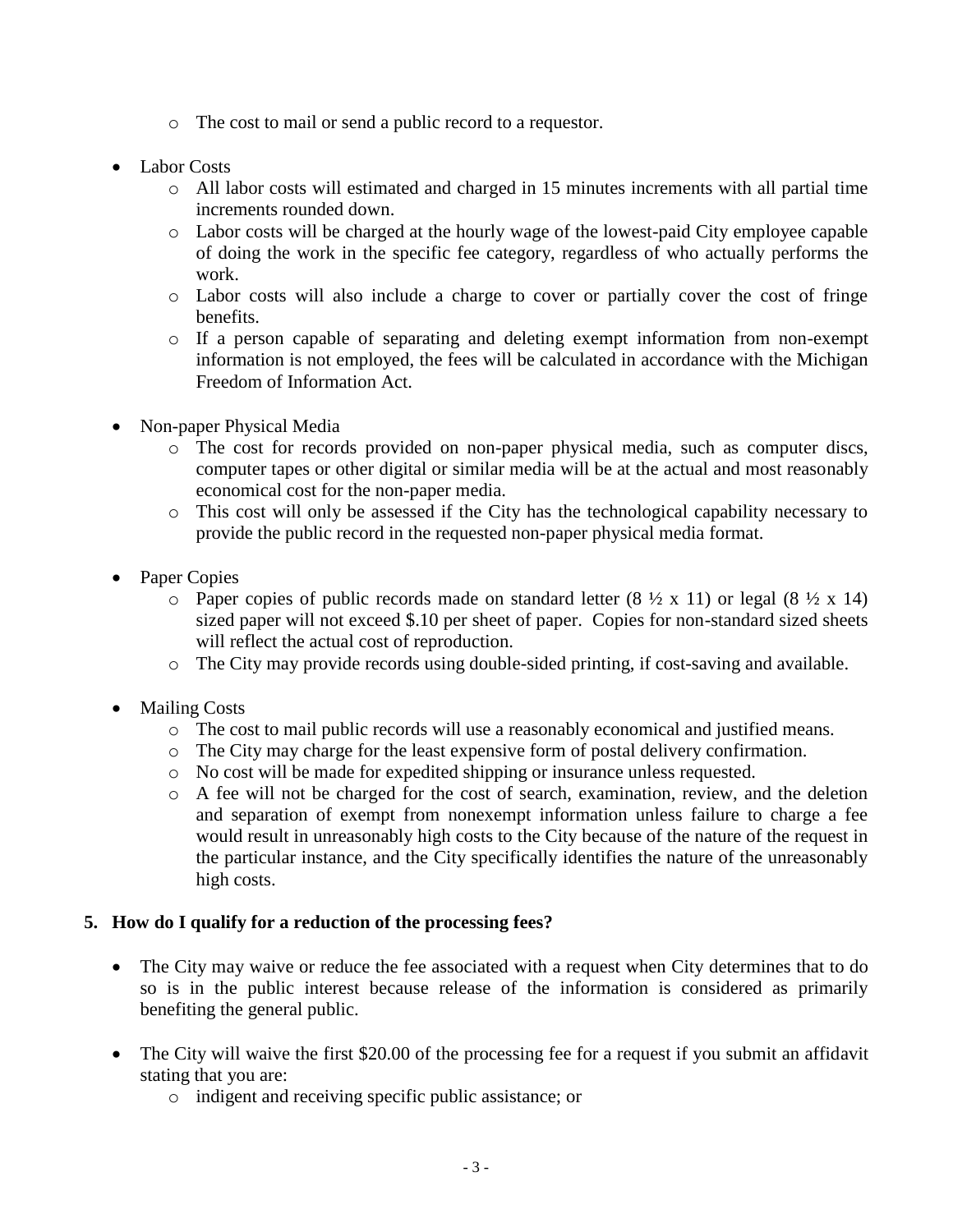- $\circ$  if not receiving public assistance, stating facts demonstrating an inability to pay because of indigency.
- You are not eligible to receive the \$20.00 waiver if you:
	- o have previously received discounted copies of public records from the City twice during the calendar year; or
	- o are requesting information on behalf of other persons who are offering or providing payment to you to make the request.
- An affidavit of sworn statement.
- The City will waive the fee for an nonprofit organization which meets all of the following conditions:
	- o the organization is designated by the State under federal law to carry out activities under the Developmental Disabilities Assistance and Bill of Rights Act of 2000 and the Protection and Advocacy for Individuals with Mental Illness Act;
	- o the request is made directly on behalf of the organization or its clients;
	- o the request is made for a reason wholly consistent with the provisions of federal law under Section 931 of the Mental Health Code; and
	- o the request is accompanied by documentation of the organization's designation by the State

# **6. How may I challenge the denial of a public record or an excessive fee?**

• Appeal of a Denial of a Public Record

If you believe that all or a portion of a public record has not been disclosed or has been improperly exempted from disclosure, you may file an appeal of the denial with the Office of the City Administrator. The appeal must be in writing, specifically state the word "appeal" and identify the reason or reasons you are seeking a reversal of the denial.

Within 10 business days of receiving the appeal the City Administrator will respond in writing by:

- **reversing the disclosure denial;**
- upholding the disclosure denial; or
- reverse the disclosure denial in part and uphold the disclosure denial in part; or
- $\blacksquare$  under unusual circumstances, issue a notice extending for not more than ten (10) business days the period during which the City Administrator will respond to the written appeal.

Whether or not you submitted an appeal of a denial to the City Administrator, you may file a civil action in Wayne County Circuit Court within 180 days after the City's final determination to deny your request. Should you prevail in the civil action the court will award you reasonable attorneys' fees, costs and disbursements. If the court determines that the City acted arbitrarily and capriciously in refusing to disclose or provide a public record, the court shall aware you damages in the amount of \$1,000.00.